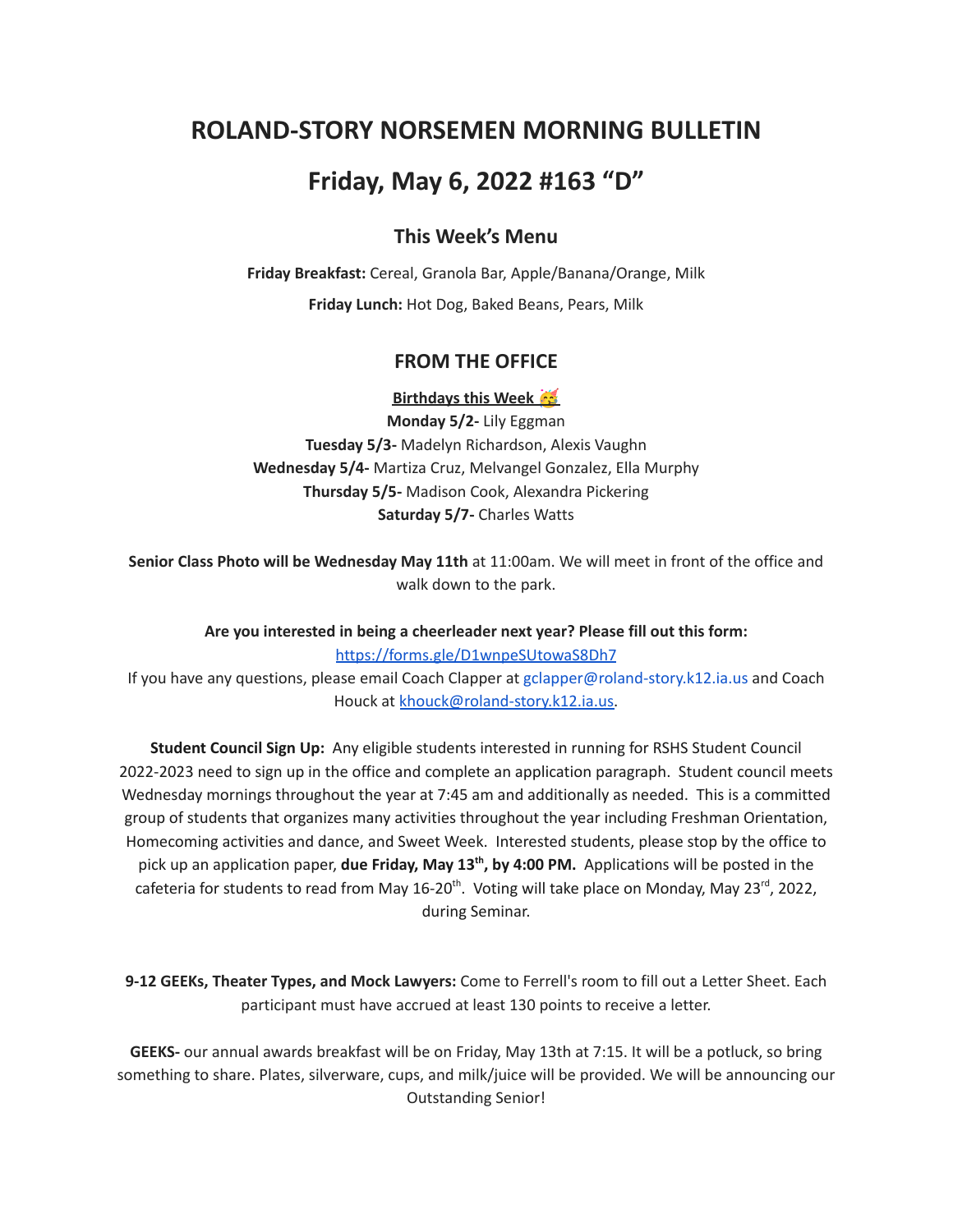**VOLLEYBALL MEETING-** There will be a high school volleyball meeting Monday morning (May 9th) at 7:45am in the old gym (current 9-11th graders). If you cannot make it, please contact Coach Geise PRIOR to the meeting. Excited to see you all!!

(A meeting for current 8th graders will be at the middle school the next day.)

#### **Seniors: Friday May 20th- Mandatory to walk in graduation ceremony**

- Bowling at 9am/ Hot Dogs and Chips at 10:30/ Leave by 11:25
	- Graduation Practice 11:30-12:45
	- Walk through the elementary school at 1:30



**[COUNSELOR FOLDER](https://docs.google.com/document/d/1vmwczNPbDzXe9vFaG5LJMQ7NYDv-i4oQJHybqA65TUc/edit?usp=sharing) (9-12)-Click here**

#### **Online DMACC classes for Fall 2022**

An important message to remember about DMACC online is that you, the student, must register for the class. Once you register online then the counseling department receives a notice to approve it.



*Future Seminar Career Presentations*

#### **Tuesday, May 10 \*Medical Fields -Mary Greeley Presenters**

\*Students, via My Academic Plan Career Clusters you will be requested to come to these presentations. If ANYONE wants to attend these sessions please sign up in the Counselor's office at least one day prior to the presentation!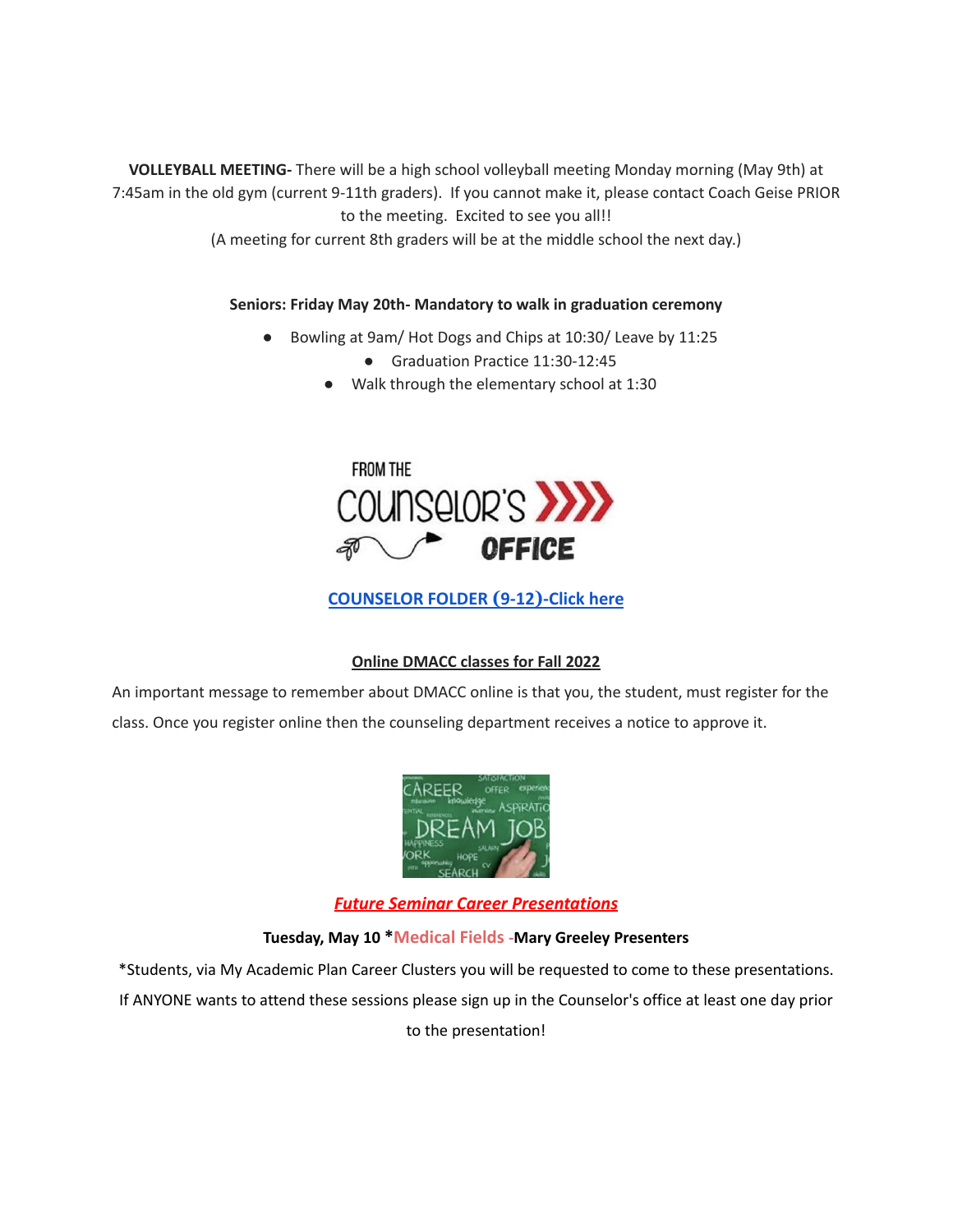*RS students, take time for your mental health* by registering for this "Teens Training Teens-Psychological First Aid (PFA)" This 3-hour online course will teach students how to manage their distress and cope with post-disaster stress and adversity. (See [attached](https://drive.google.com/file/d/18ZxsDgb9mTVccDP5AD1ejwqoEi1MNUwE/view?usp=sharing) flyer.)

## **Scholarship**

### [StudentScholarships.org](https://drive.google.com/file/d/1qEKcx3GVK6vi8DB_QD_Px65Do1Dedcz6/view?usp=sharing) Newsletter

- 1) Jameela Jamil x I Weigh Scholarship- \$5,000 due 5/18
	- 2) Full Circle Scholarship- \$15,000 due 5/31
	- 3) Know Your Worth Scholarship- \$10,000 due 6/1
- 4) Girls Impact the World Scholarship Awards- \$5,000 due 6/1
	- 5) Community Leadership Scholarship- \$1,000 due 6/15
	- 6) Navigate Your Future Scholarship- \$2,500 due 6/24
- 7) CIA Undergraduate Scholarship Program- \$25,000 due 6/27
	- 8) Women in Trades Scholarship- \$3,000 due 6/30
- 9) Sterling Law Offices Annual College Scholarship- \$1,000 due 6/30
	- 10) Future of Sports Scholarship Program- \$1,000 due 6/30
		- 11) Keches Law Group Scholarship- \$1,500 due 6/30
	- 12) AGMA Foundation Scholarship Program- \$20,000 due 7/1
		- 13) New Silver Fintech Scholarship- \$5,000 due 7/31
		- 14) Strong Work Ethic Scholarship- \$1,000 due 7/31
		- 15) Arctic Physical Therapy Scholarship- \$500 due 8/31

### **ATHLETIC ACTIVITIES FOR THE WEEK**